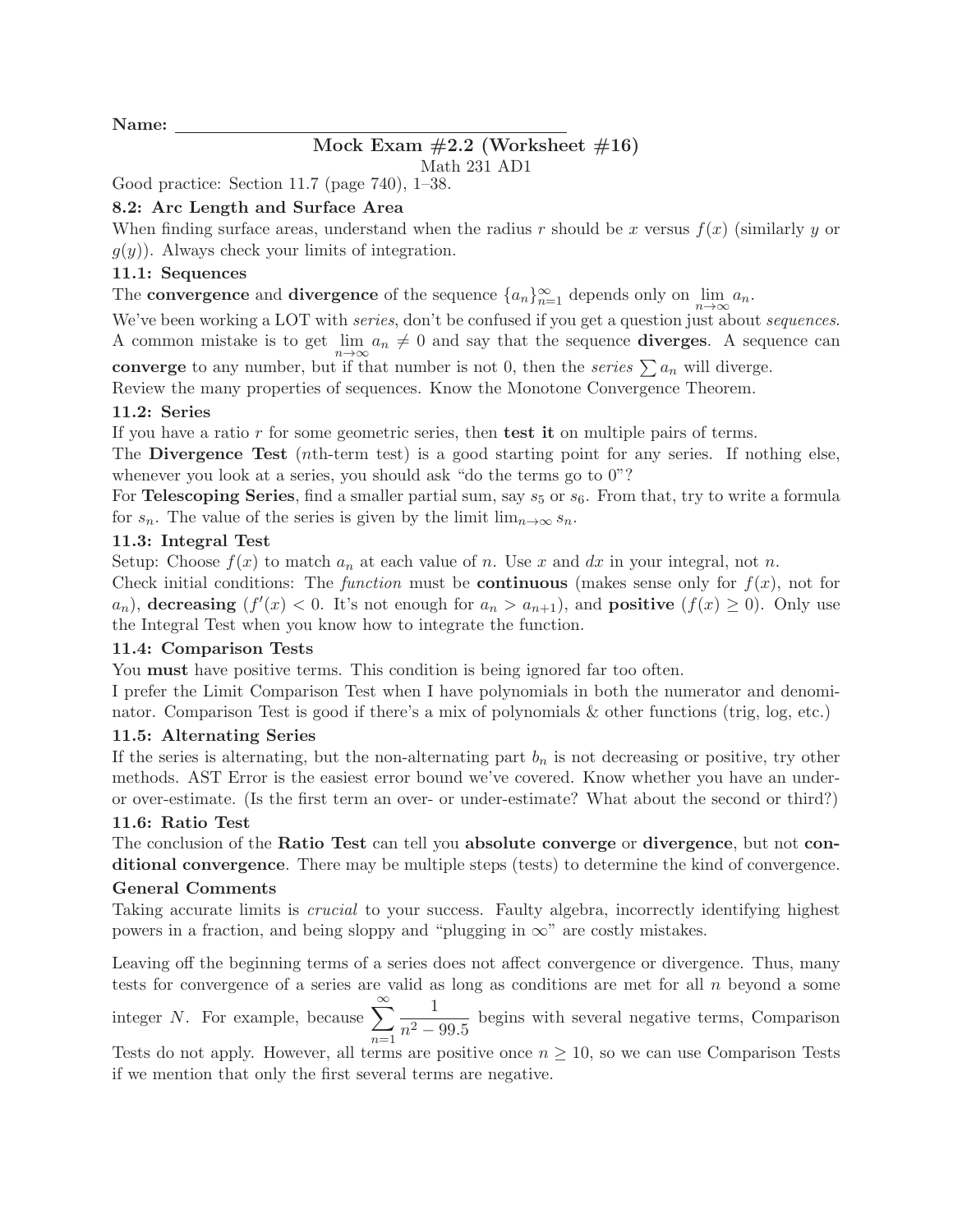After the Mock Exam, work in groups to solve the following problems.

- 1. Explain whe the chain of inequalities  $\sum$ 11  $n=1$  $e^{-n} \leq \int_{0}^{11}$ 0  $e^{-x} dx \leq \sum$ 10  $n=0$  $e^{-n}$  is true.
- 2. For what positive integers k does the series  $\sum_{n=1}^{\infty}$  $n=1$  $(n!)^2$  $\frac{\binom{n!}{(kn)!}}{(kn)!}$  converge?
- 3. True or False:
	- (a) If  $\lim_{n\to\infty} a_n = 0$ , then  $\sum_{n=1}^{\infty} a_n$  converges.
	- (b) If  $\sum_{n=1}^{\infty} |a_n|$  converges, then  $\sum_{n=1}^{\infty} a_n$  converges.
	- (c) All alternating series are conditionally convergent.
	- (d) Every monotonic sequence is convergent.
	- (e) The infinite sum  $1 \pi + \pi^2 \pi^3 + \dots$  converges to  $\frac{1}{1+\pi}$ .
- 4. As precisely as possible, state the Alternating Series Remainder Theorem. Give an example of how to use it.
- 5. As precisely as possible, state the Ratio Test.
- 6. As precisely as possible, state the Limit Comparison Test.
- 7. (Multiple Choice) Suppose  $a_n > 0$  for every n, and let  $s_n + a_1 + a_2 + \cdots + a_n$ .

If  $s_n \leq 12$  for every *n*, then what can be concluded about the series  $\sum_{n=1}^{\infty}$  $a_n$ ?

- (a) The series diverges
- (b) There is not enough information to determine whether or not hte series converges
- (c) The series converges to 0
- (d) The series converges to 12
- (e) The series converges to a positive number, but we cannot say what the number is
- 8. Evaluate  $\lim_{t\to 0}$  $\sqrt{ }$  $t^2\sum_{n=1}^\infty$  $\sum_{n=0}^{\infty} (1-t^2)^n$ .
- 9. Determine all values of q for which the series  $\sum_{n=1}^{\infty}$  $\frac{e^{-qn}}{n^2}$  converges. Justify your answer in detail.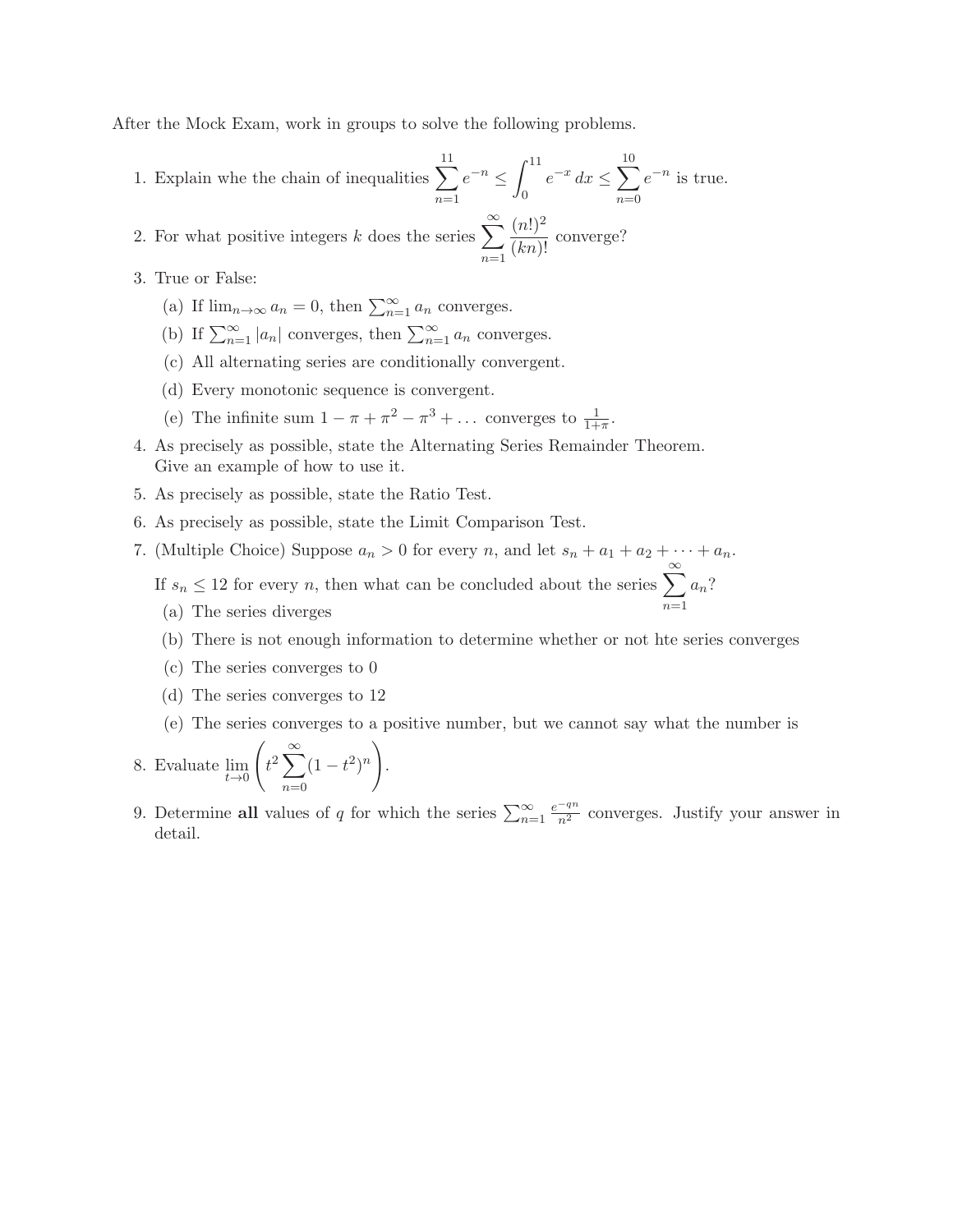1. (5 points each) Determine if the series is absolutely convergent, conditionally convergent, or divergent. Show your reasoning. No work, no credit.

(a) 
$$
\sum_{n=2}^{\infty} \frac{5}{\sqrt[3]{n^2 + 5n}}
$$

(b) 
$$
\sum_{n=1}^{\infty} \frac{1}{\arctan(n)}
$$

(c) 
$$
\sum_{n=2}^{\infty} \frac{1}{\sqrt{n^2 - 1}}
$$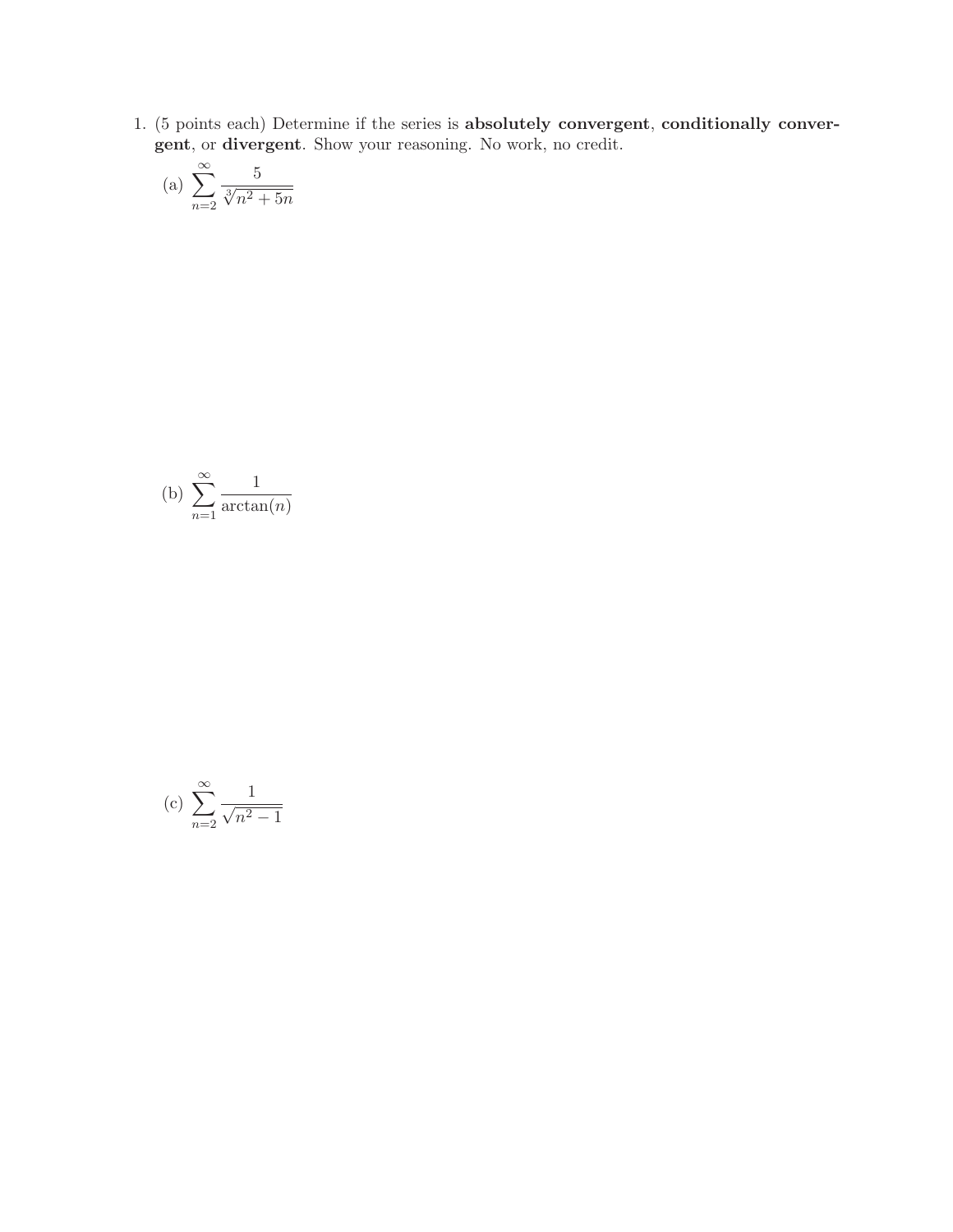(d) 
$$
\sum_{n=2}^{\infty} \frac{\sqrt[3]{n^3 - n^6}}{n^3}
$$

(e) 
$$
\sum_{k=0}^{\infty} \frac{k^2 - 2k + 5}{4k^5 + 9}
$$

$$
(f) \sum_{n=1}^{\infty} (-1)^n n e^{-n}
$$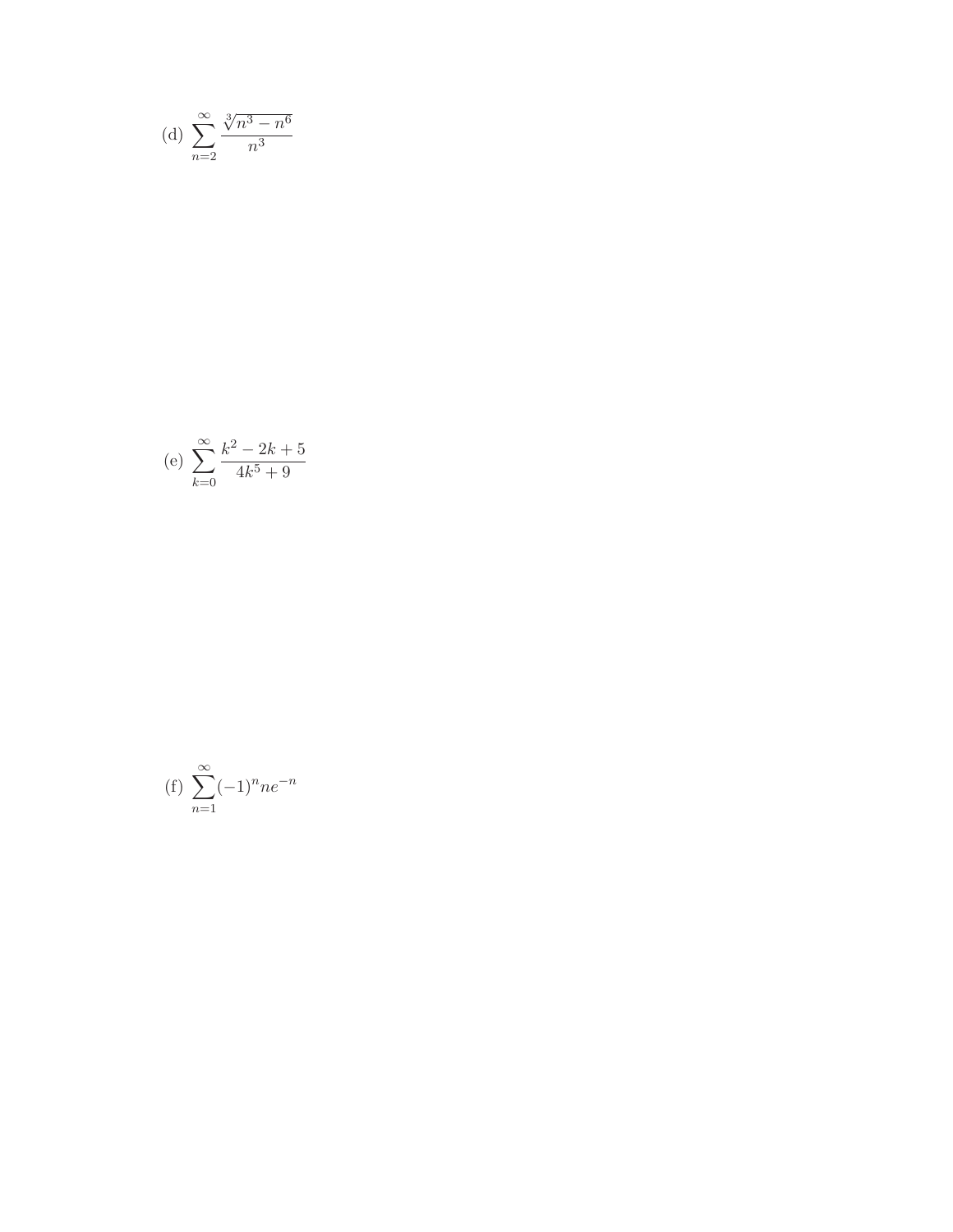(g) 
$$
\sum_{n=1}^{\infty} \frac{n^2 - n + 1}{\sqrt{n^5 + 300n^3 + 2}}
$$

(h) 
$$
\sum_{n=1}^{\infty} \cos^n \left(\frac{\pi}{4}\right)
$$

2. (6 points) Consider the sequence  $\{a_n\}_{n=1}^{\infty}$  where  $a_1 = 2$  and  $a_n = \frac{1}{2}$  $rac{1}{2}(a_{n-1}+6).$ Does this sequence converge or diverge? Find the limit if it converges.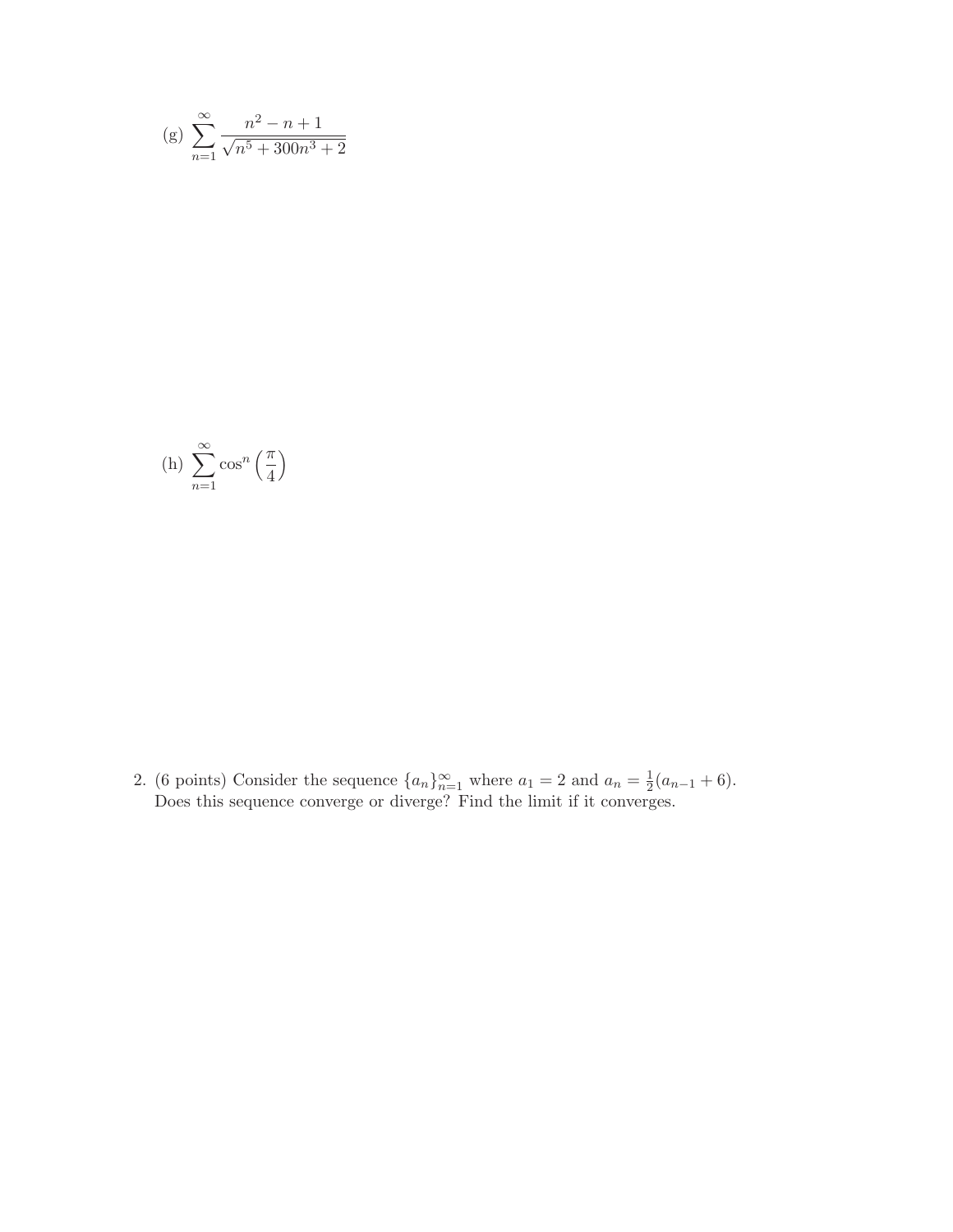3. (6 points) Find the sum of  $\frac{1}{2} + \frac{1}{3}$  $\frac{1}{3} + \frac{1}{4}$  $\frac{1}{4} + \frac{1}{9}$  $\frac{1}{9} + \frac{1}{8}$  $\frac{1}{8} + \frac{1}{27}$  $\frac{1}{27} + \frac{1}{10}$  $\frac{1}{16} + \frac{1}{81}$  $\frac{1}{81} + \ldots$ 

- 4. (12 points) Consider the curve  $y = x \cos(3x)$  where  $0 \le x \le \pi$ . Set up but do not evaluate the following integrals:
	- (a) The length of the curve.
	- (b) The surface area obtained by revolving about the y-axis.
	- (c) The surface area obtained by revolving about the line  $y = 5$ .